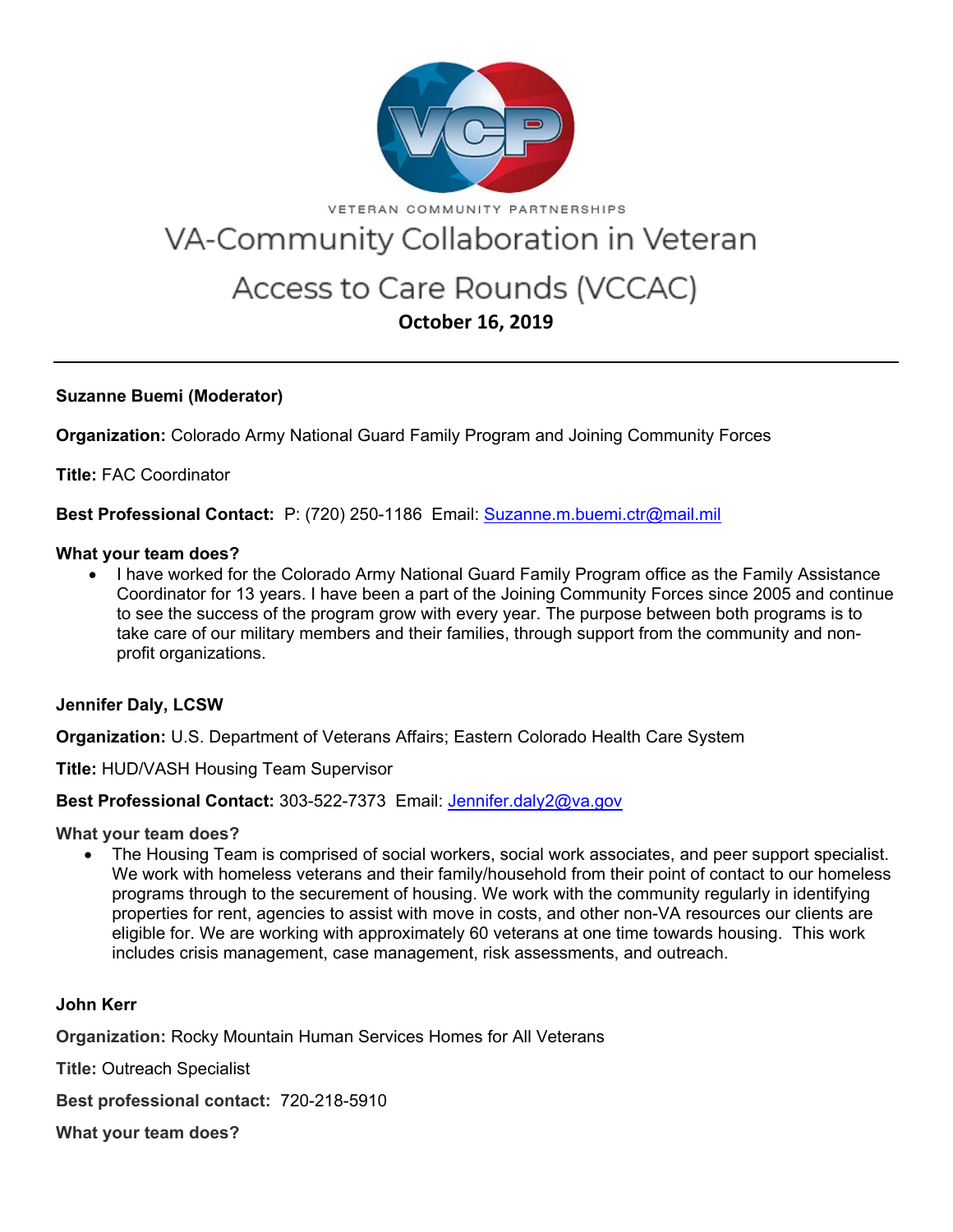- HAV offers assistance with move-in costs toward long-term, stable housing to veterans who are eligible under the requirements of the Department of Veteran Affairs' SSVF (Supportive Services for Veterans and their Families) program. SSVF includes Rapid Rehousing and Homeless Prevention (for those already housed) assistance.
- My work is to meet veterans experiencing homelessness and find out if they are interested and qualify for our program. This brings me to day and night shelters, churches and community centers that offer free meals, veteran treatment courts, parks, streets and employment events.

# **Lauren Lapinski, LCSW**

**Organization:** Community Resource & Referral Center-Veteran's Health Administration

**Title:** Coordinated Entry Specialist

**Best professional contact:** 720-951-8355 Email: [lauren.lapinski@va.gov](mailto:lauren.lapinski@va.gov)

#### **What your team does?**

• Provides outreach to homeless veterans in the Denver Metro Community, verifies eligibility for VA services, links veteran's to appropriate resources/referrals like GPD/HUD VASH/SSVF, etc. Provides case management to help find appropriate resources within and outside the VA to help veterans become stably housed in the community.

## **Ryan LeCompte MA, Ret. USMC**

**Organization:** Colfax Community Network, Comitis Crisis Center, Adult Day Resource Center

**Title:** Director, Housing Support Team (HOST) Mission

**Best professional contact:** 720-859-7100 Email: [rlecompte@mhbhc.org](mailto:rlecompte@mhbhc.org)

#### **What your team does?**

• Ryan is currently the Director of Homeless Services in Aurora for Mile High Behavioral Healthcare. He directs and oversees upwards of 40 staff, ranging from housing case managers, to employment specialists that provide services to more than 300 homeless individuals every day. 1/3 of the homeless population are veterans.

#### **Johnny Rolfes**

**Organization:** Rocky Mountain Human Services Homes for All Veterans

**Title:** Veteran Support Specialist

Best professional contact: P: (720) 618-4571 F: 1-855-838-3299 Email: [JRolfes@rmhumanservices.org](mailto:JRolfes@rmhumanservices.org)

- HAV offers assistance with move-in costs toward long-term, stable housing to veterans who are eligible under the requirements of the Department of Veteran Affairs' SSVF (Supportive Services for Veterans and their Families) program. SSVF includes Rapid Rehousing and Homeless Prevention (for those already housed) assistance.
- As a VSS (case manager) it's my job to see what the best way is to assist Veterans with housing. While some veterans are fully self-sufficient and need very little case management, others are not as capable and need more involvement with case management. I assist with giving advice on possible ways to increase income, if section 8 housing or normal market rate housing would be a better fit, and where to start their housing search.